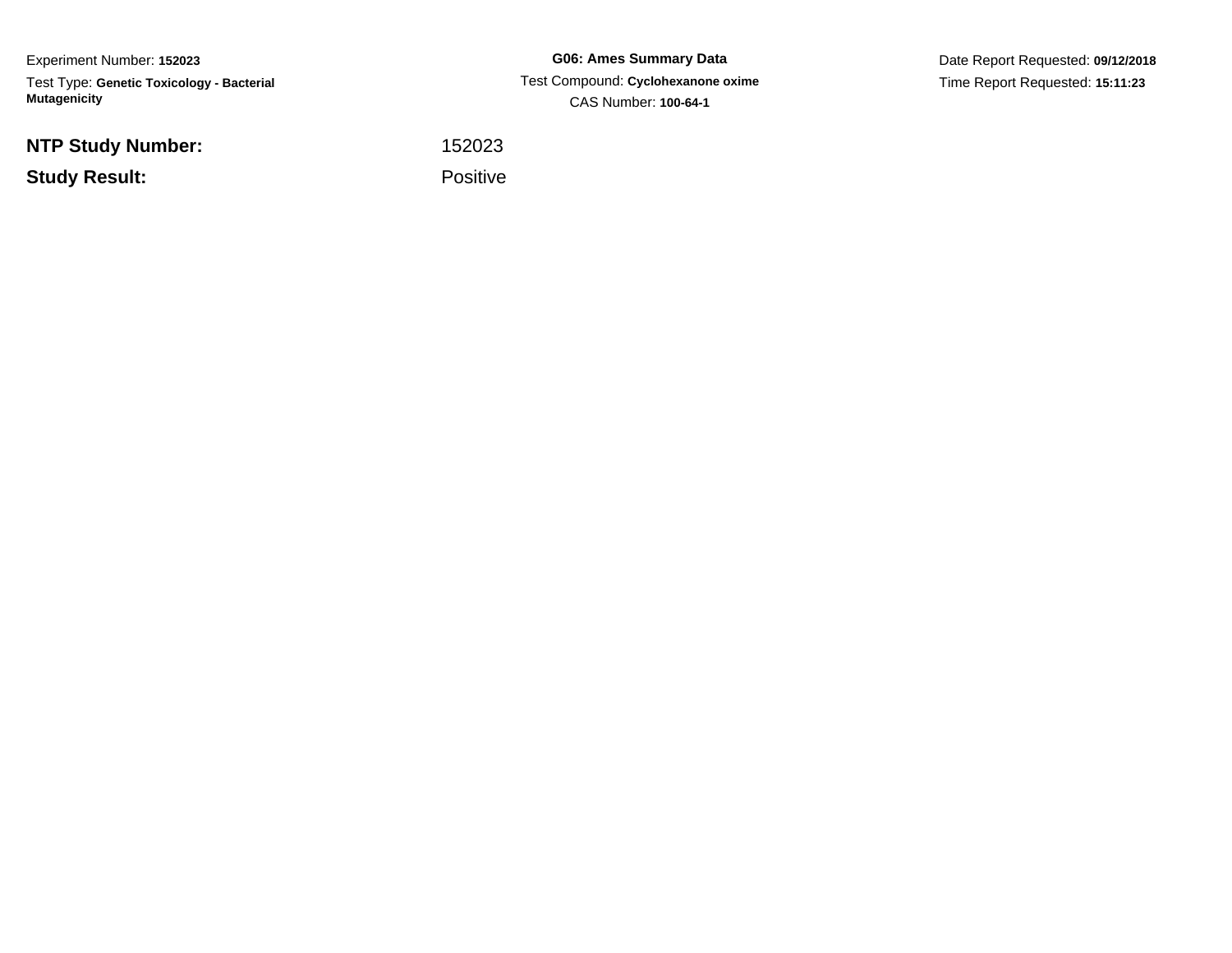Test Type: **Genetic Toxicology - Bacterial Mutagenicity**

Positive Control<sup>4</sup>

## **G06: Ames Summary Data** Test Compound: **Cyclohexanone oxime**CAS Number: **100-64-1**

Date Report Requested: **09/12/2018**Time Report Requested: **15:11:23**

| Strain: TA100                 |                   |                        |                     |
|-------------------------------|-------------------|------------------------|---------------------|
| Dose (ug/Plate)               | <b>Without S9</b> | <b>With 30% Rat S9</b> | With 30% Hamster S9 |
| Vehicle Control <sup>1</sup>  | $149 \pm 5.0$     | $159 \pm 5.4$          | $145 \pm 4.1$       |
| 10.0                          | $145 \pm 2.3$     |                        |                     |
| 33.0                          | $155 \pm 10.9$    | $155 \pm 20.9$         | $176 \pm 7.3$       |
| 100.0                         | $118 \pm 3.1$     | $170 \pm 7.7$          | $135 \pm 4.9$       |
| 333.0                         | $135 \pm 4.0$     | $138 \pm 20.6$         | $149 \pm 5.4$       |
| 1000.0                        | $115 \pm 11.4$    | $148 \pm 5.2$          | $157 \pm 11.3$      |
| 3333.0                        |                   | $122 \pm 19.7$         | $127 \pm 7.5$       |
| <b>Trial Summary</b>          | Negative          | Negative               | Negative            |
| Positive Control <sup>2</sup> |                   |                        | $557 \pm 16.2$      |
| Positive Control <sup>3</sup> |                   | $406 \pm 10.5$         |                     |

 $764 \pm 25.4$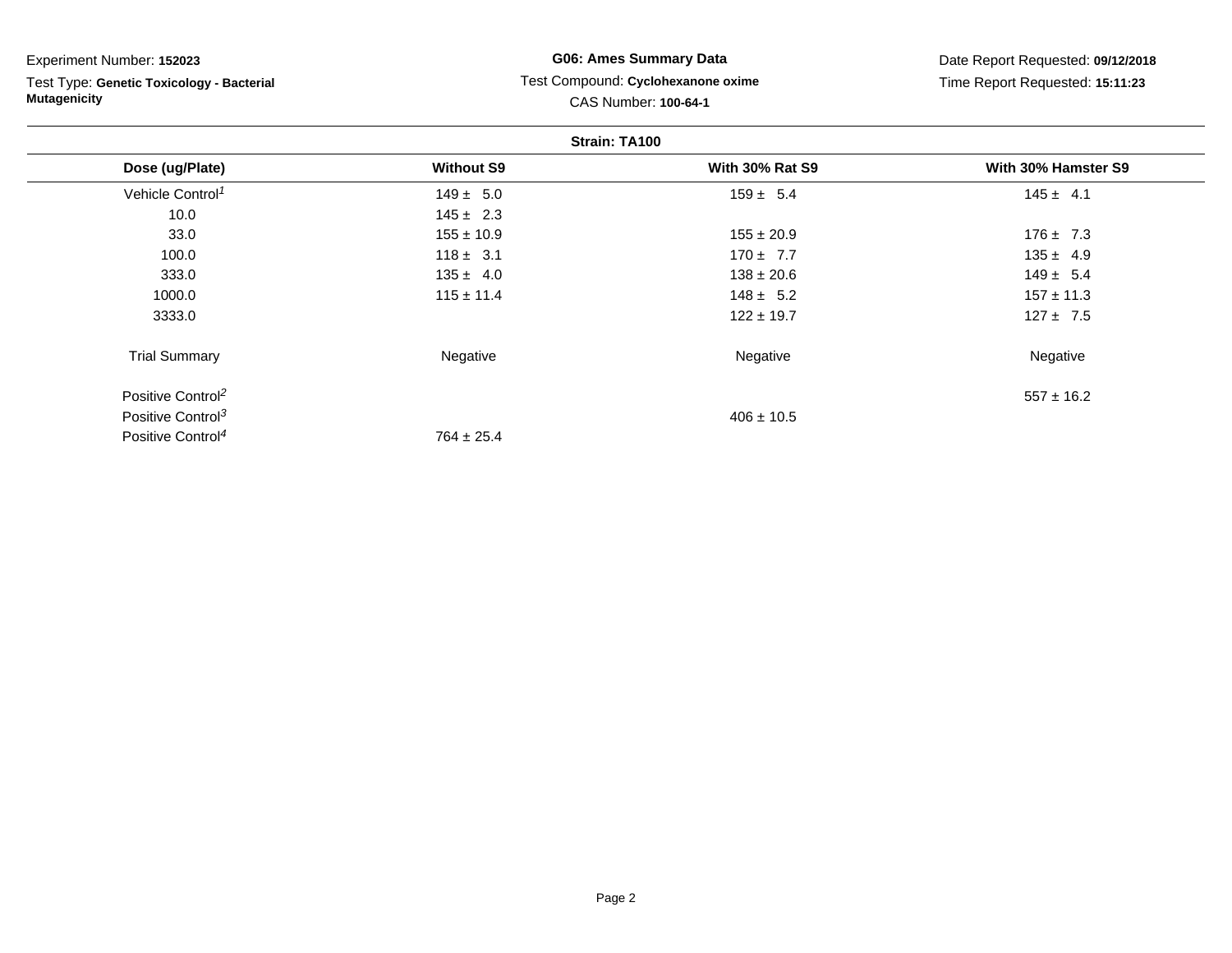Test Type: **Genetic Toxicology - Bacterial Mutagenicity**

## **G06: Ames Summary Data** Test Compound: **Cyclohexanone oxime**CAS Number: **100-64-1**

Date Report Requested: **09/12/2018**Time Report Requested: **15:11:23**

| Strain: TA1535                |                   |                   |                        |                    |                    |
|-------------------------------|-------------------|-------------------|------------------------|--------------------|--------------------|
| Dose (ug/Plate)               | <b>Without S9</b> | <b>Without S9</b> | <b>With 30% Rat S9</b> | With 5% Hamster S9 | With 5% Hamster S9 |
| Vehicle Control <sup>1</sup>  | $10 \pm 1.7$      | $8 \pm 2.2$       | $14 \pm 2.4$           | $8 \pm 1.0$        | $11 \pm 2.2$       |
| 3.0                           |                   | $8 \pm 1.2$       |                        |                    |                    |
| 10.0                          |                   | $7 \pm 0.9$       |                        |                    |                    |
| 33.0                          | $18 \pm 5.8$      | $7 \pm 0.3$       | $10 \pm 0.6$           |                    |                    |
| 100.0                         | $19 \pm 1.5$      | $6 \pm 1.5$       | $10 \pm 1.8$           |                    |                    |
| 333.0                         | $18 \pm 4.4$      | $8 \pm 1.5$       | $12 \pm 2.3$           | $11 \pm 2.2$       | $22 \pm 1.7$       |
| 666.0                         |                   |                   |                        | $9 \pm 1.5$        | $33 \pm 1.7$       |
| 1000.0                        | $17 \pm 4.2$      |                   | $17 \pm 1.3$           | $10 \pm 2.6$       | $33 \pm 3.3$       |
| 1666.0                        |                   |                   |                        | $8 \pm 2.1$        | $37 \pm 1.5$       |
| 3333.0                        | $6 \pm 2.6$       |                   | $16 \pm 2.6$           | $3 \pm 1.0$        | $30 \pm 3.4$       |
| 6666.0                        |                   |                   |                        | $0 \pm 0.0$        | $1 \pm 1.0^{s}$    |
| <b>Trial Summary</b>          | Equivocal         | Negative          | Negative               | Negative           | Positive           |
| Positive Control <sup>2</sup> |                   |                   |                        | $95 \pm 13.9$      | $102 \pm 7.4$      |
| Positive Control <sup>3</sup> |                   |                   |                        |                    |                    |
| Positive Control <sup>4</sup> | $826 \pm 29.9$    | $1186 \pm 56.2$   |                        |                    |                    |
| Positive Control <sup>5</sup> |                   |                   | $51 \pm 5.6$           |                    |                    |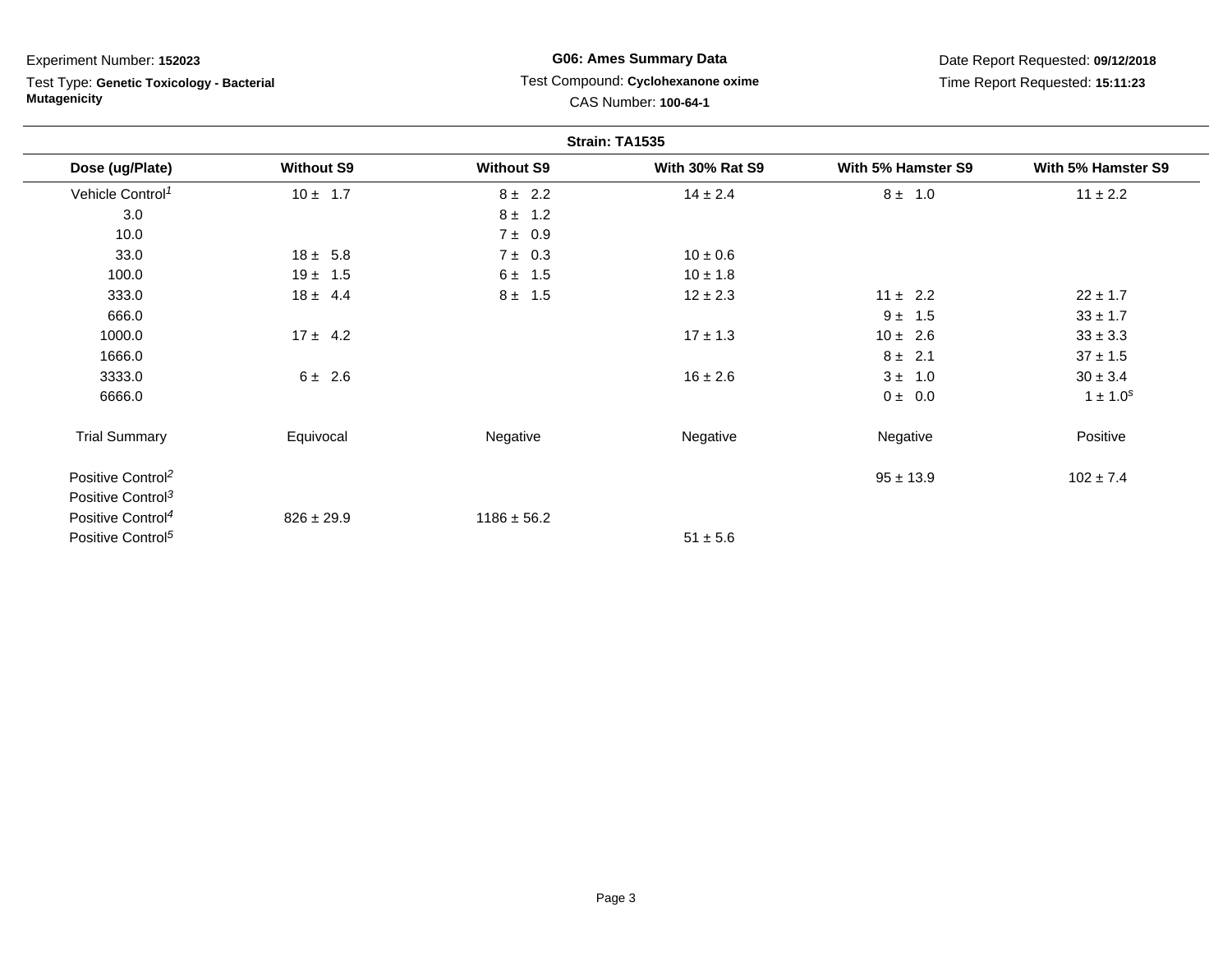# Test Type: **Genetic Toxicology - Bacterial Mutagenicity**

## **G06: Ames Summary Data** Test Compound: **Cyclohexanone oxime**CAS Number: **100-64-1**

Date Report Requested: **09/12/2018**Time Report Requested: **15:11:23**

| Strain: TA1535                |                     |                     |                     |                     |                     |
|-------------------------------|---------------------|---------------------|---------------------|---------------------|---------------------|
| Dose (ug/Plate)               | With 10% Hamster S9 | With 10% Hamster S9 | With 10% Hamster S9 | With 30% Hamster S9 | With 30% Hamster S9 |
| Vehicle Control <sup>1</sup>  | $10 \pm 3.2$        | $12 \pm 2.2$        | $10 \pm 2.7$        | $11 \pm 0.3$        | $10 \pm 2.9$        |
| 3.0                           |                     |                     |                     |                     |                     |
| 10.0                          |                     |                     |                     |                     |                     |
| 33.0                          |                     |                     |                     | $11 \pm 1.5$        |                     |
| 100.0                         |                     | $12 \pm 1.2$        |                     | $5 \pm 0.3$         |                     |
| 333.0                         | $8 \pm 2.5$         | $23 \pm 2.3$        | $14 \pm 3.8$        | $6 \pm 0.3$         | $9 \pm 2.7$         |
| 666.0                         | $10 \pm 0.7$        | $52 \pm 1.9$        | $27 \pm 3.6$        |                     | $10 \pm 3.6$        |
| 1000.0                        | $13 \pm 3.7$        | $58 \pm 5.4$        | $48 \pm 2.2$        | $17 \pm 1.0$        | $11 \pm 1.3$        |
| 1666.0                        | $11 \pm 0.6$        | $59 \pm 4.5$        | $63 \pm 3.5$        |                     | $21 \pm 5.2$        |
| 3333.0                        | $5 \pm 1.0$         | $104 \pm 4.2$       | $56 \pm 7.3$        | $31 \pm 1.2$        | $17 \pm 2.5$        |
| 6666.0                        | $1 \pm 0.9$         |                     | $0 \pm 0.0^{s}$     |                     | $5 \pm 1.2$         |
| <b>Trial Summary</b>          | Negative            | Positive            | Positive            | Equivocal           | Equivocal           |
| Positive Control <sup>2</sup> | $69 \pm 3.5$        |                     | $73 \pm 4.0$        |                     |                     |
| Positive Control <sup>3</sup> |                     | $63 \pm 1.9$        |                     | $279 \pm 10.5$      | $141 \pm 14.0$      |
| Positive Control <sup>4</sup> |                     |                     |                     |                     |                     |

Positive Control<sup>5</sup>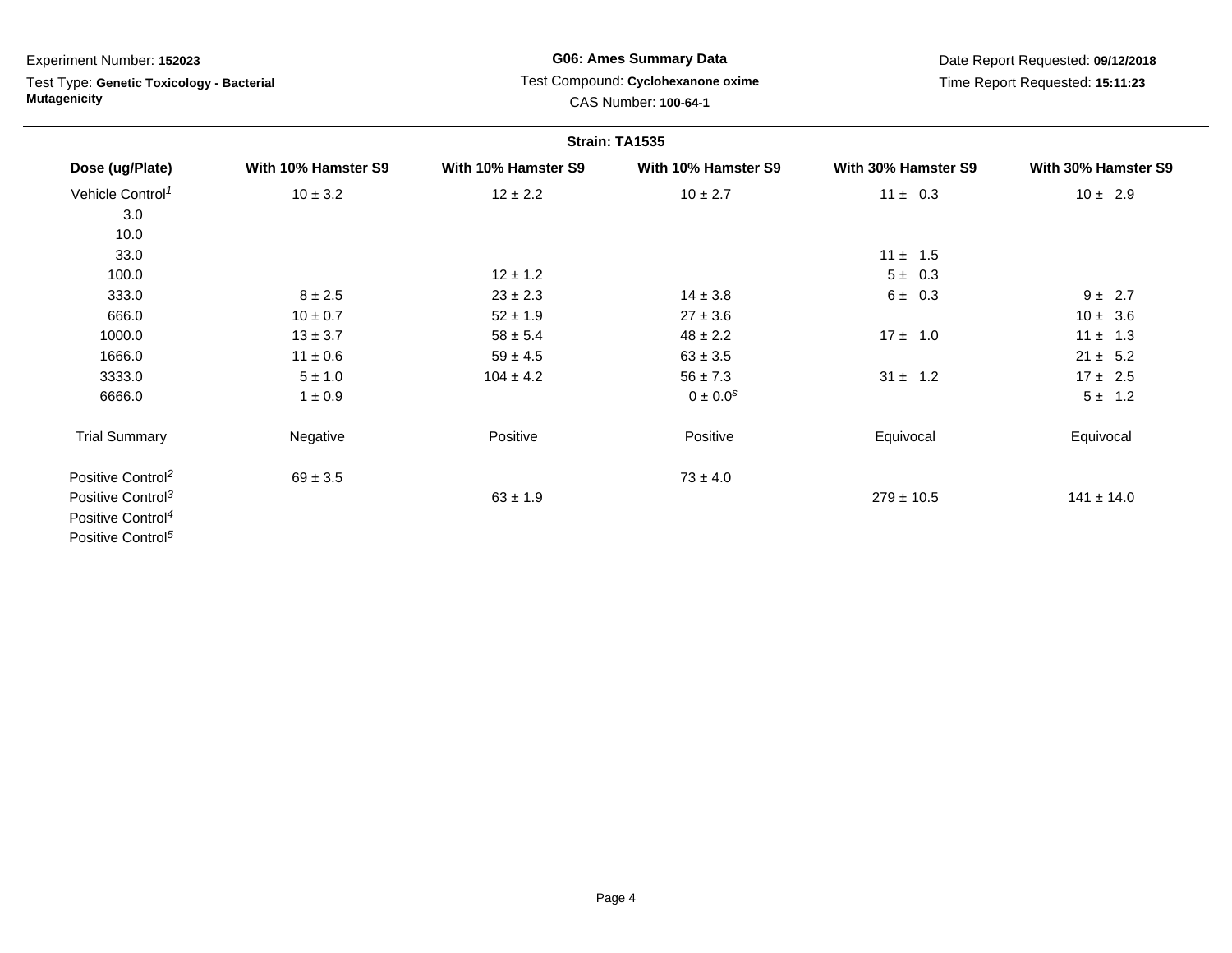$\sim$  $\overline{\phantom{0}}$ 

Test Type: **Genetic Toxicology - Bacterial Mutagenicity**

#### **Strain: TA1535**

| Dose (ug/Plate)               | With 30% Hamster S9      |
|-------------------------------|--------------------------|
| Vehicle Control <sup>1</sup>  | $10 \pm 0.7$             |
| 3.0                           |                          |
| 10.0                          |                          |
| 33.0                          |                          |
| 100.0                         |                          |
| 333.0                         | $14 \pm 1.7$             |
| 666.0                         | $25\pm1.5$               |
| 1000.0                        | $37 \pm 1.2$             |
| 1666.0                        | $53\pm2.6$               |
| 3333.0                        | $72\pm5.0$               |
| 6666.0                        | $9 \pm 1.7$ <sup>s</sup> |
| <b>Trial Summary</b>          | Positive                 |
| Positive Control <sup>2</sup> |                          |
| Positive Control <sup>3</sup> | $75 \pm 7.0$             |
| Positive Control <sup>4</sup> |                          |
| Positive Control <sup>5</sup> |                          |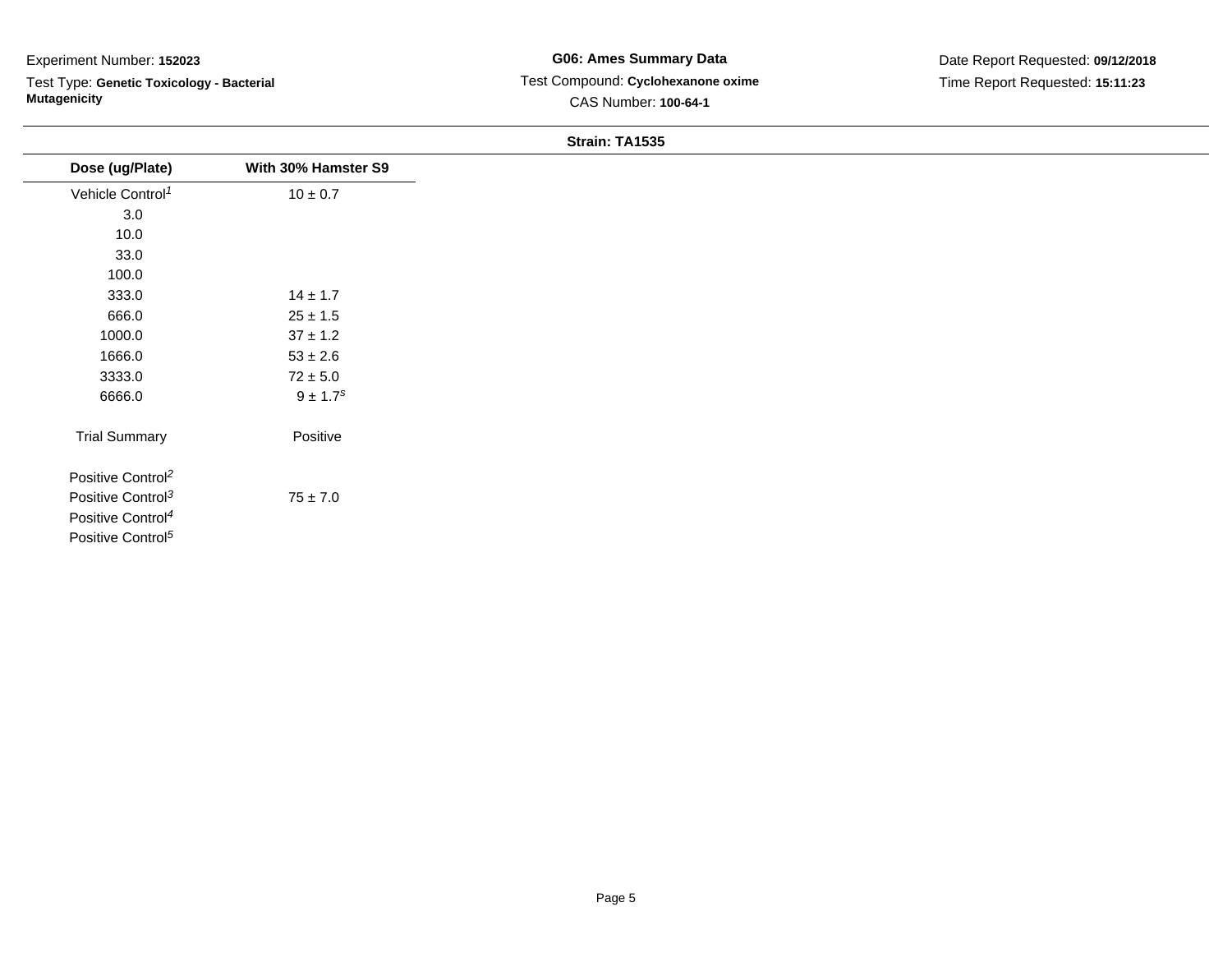| Experiment Number: 152023 |  |
|---------------------------|--|
|---------------------------|--|

Test Type: **Genetic Toxicology - Bacterial Mutagenicity**

## **G06: Ames Summary Data** Test Compound: **Cyclohexanone oxime**CAS Number: **100-64-1**

Date Report Requested: **09/12/2018**Time Report Requested: **15:11:23**

| <b>Strain: TA97</b>           |                   |                        |                     |
|-------------------------------|-------------------|------------------------|---------------------|
| Dose (ug/Plate)               | <b>Without S9</b> | <b>With 30% Rat S9</b> | With 30% Hamster S9 |
| Vehicle Control <sup>1</sup>  | $118 \pm 11.4$    | $195 \pm 4.0$          | $159 \pm 5.5$       |
| 33.0                          | $135 \pm 8.1$     | $208 \pm 5.0$          | $168 \pm 23.4$      |
| 100.0                         | $153 \pm 3.5$     | $175 \pm 5.7$          | $158 \pm 4.7$       |
| 333.0                         | $130 \pm 9.5$     | $208 \pm 5.7$          | $177 \pm 12.0$      |
| 1000.0                        | $128 \pm 10.7$    | $198 \pm 15.4$         | $156 \pm 4.0$       |
| 3333.0                        | $69 \pm 2.4$      | $179 \pm 7.8$          | $163 \pm 11.4$      |
| <b>Trial Summary</b>          | Negative          | Negative               | Negative            |
| Positive Control <sup>2</sup> |                   |                        | $383 \pm 11.5$      |
| Positive Control <sup>3</sup> |                   | $357 \pm 17.9$         |                     |
| Positive Control <sup>6</sup> | $350 \pm 12.8$    |                        |                     |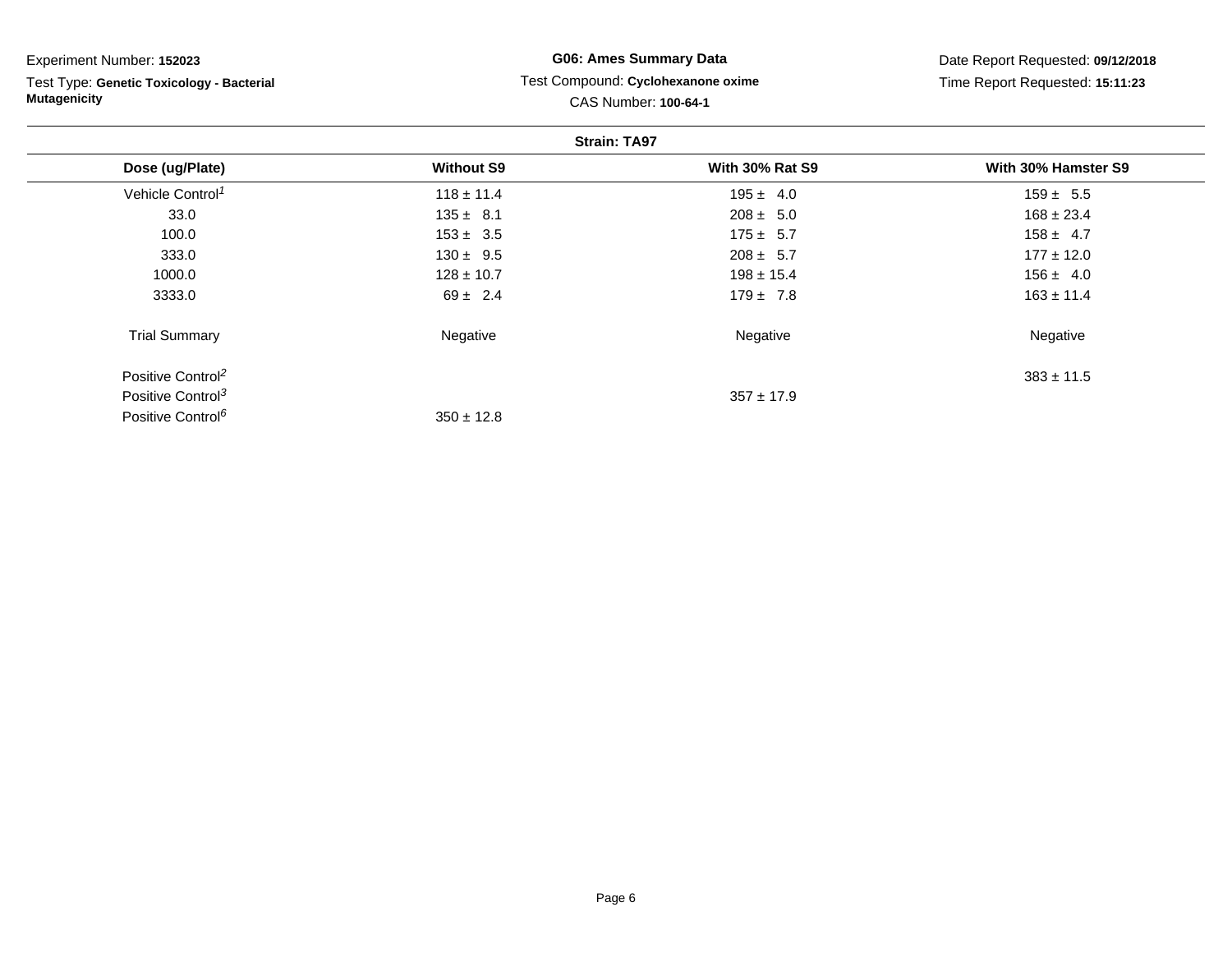Test Type: **Genetic Toxicology - Bacterial Mutagenicity**

## **G06: Ames Summary Data** Test Compound: **Cyclohexanone oxime**CAS Number: **100-64-1**

Date Report Requested: **09/12/2018**Time Report Requested: **15:11:23**

| <b>Strain: TA98</b>           |                   |                        |                     |
|-------------------------------|-------------------|------------------------|---------------------|
| Dose (ug/Plate)               | <b>Without S9</b> | <b>With 30% Rat S9</b> | With 30% Hamster S9 |
| Vehicle Control <sup>1</sup>  | $35 \pm 2.3$      | $49 \pm 5.7$           | $35 \pm 7.5$        |
| 10.0                          | $35 \pm 4.0$      |                        |                     |
| 33.0                          | $40 \pm 4.6$      | $38 \pm 2.7$           | $45 \pm 2.2$        |
| 100.0                         | $39 \pm 6.7$      | $37 \pm 2.2$           | $43 \pm 2.9$        |
| 333.0                         | $35 \pm 2.2$      | $36 \pm 2.5$           | $37 \pm 4.8$        |
| 1000.0                        | $31 \pm 6.9$      | $21 \pm 2.4$           | $55 \pm 3.3$        |
| 3333.0                        |                   | $21 \pm 4.3$           | $34 \pm 7.0$        |
| <b>Trial Summary</b>          | Negative          | Negative               | Negative            |
| Positive Control <sup>2</sup> |                   | $151 \pm 19.4$         | $435 \pm 28.9$      |
| Positive Control <sup>7</sup> | $466 \pm 19.4$    |                        |                     |